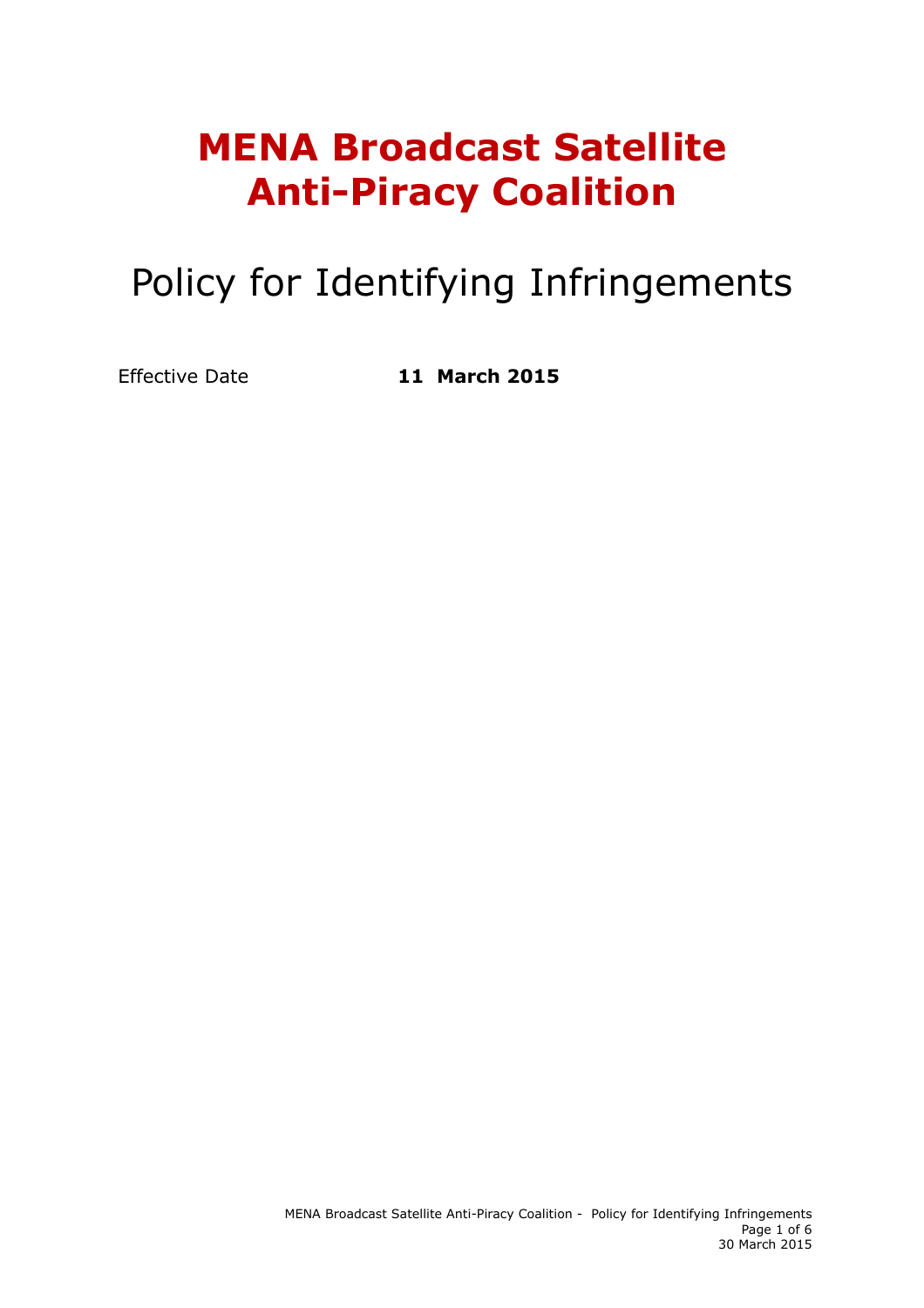## **Contents**

|                                                   | 4. Contract between a Channel and Satellite Distributor for  |  |  |
|---------------------------------------------------|--------------------------------------------------------------|--|--|
|                                                   |                                                              |  |  |
|                                                   | 5. Monitoring of the Infringing Channel's content by the Pay |  |  |
|                                                   |                                                              |  |  |
|                                                   | 6. Reporting of a Content Infringement by Pay TV / FTA       |  |  |
|                                                   |                                                              |  |  |
| Appendix A: Example Infringement notice (Pay TV)6 |                                                              |  |  |
|                                                   |                                                              |  |  |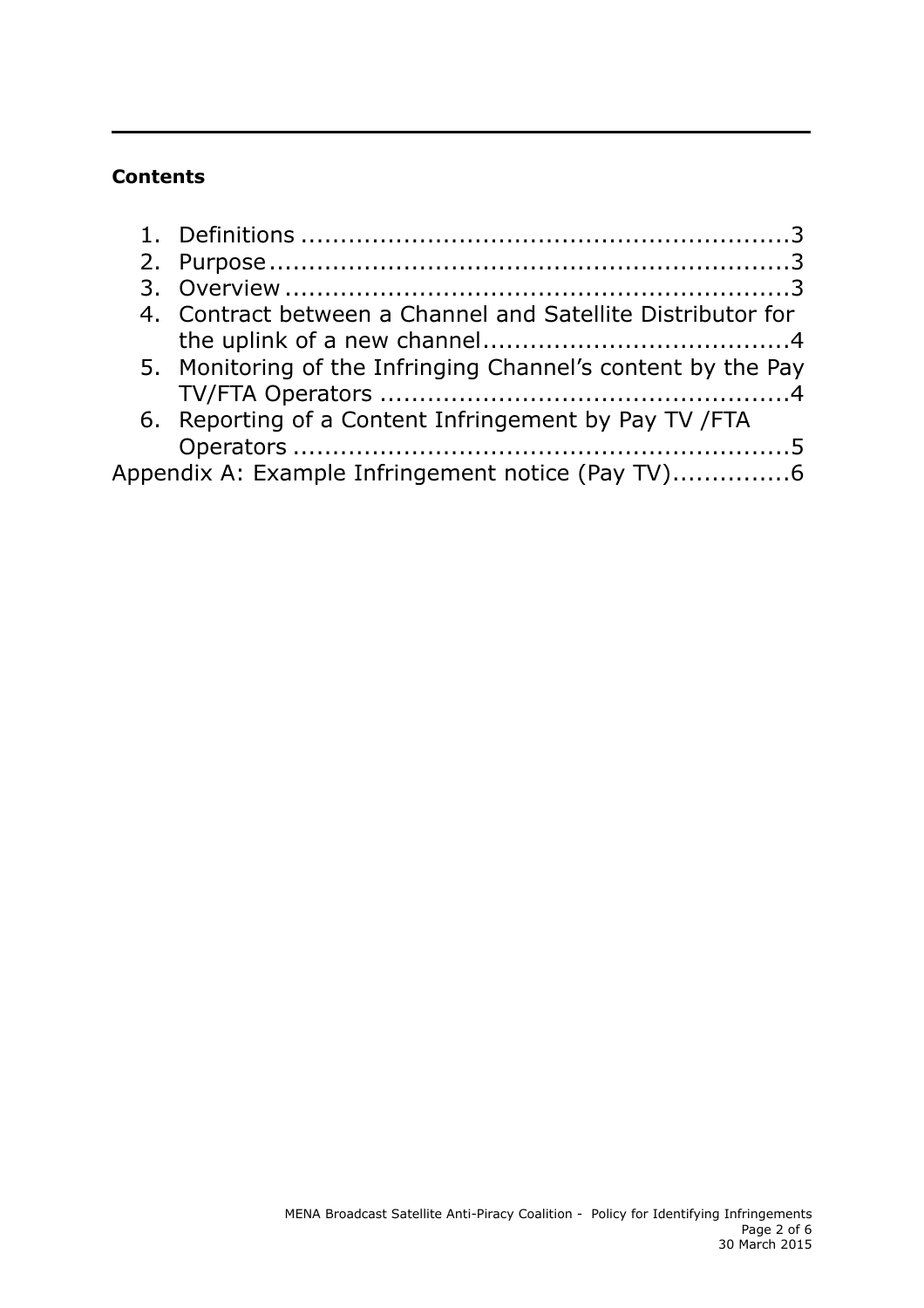### **1. Definitions**

| Content Infringement   | The broadcast of content that is either a)<br>owned by or b) under exclusive license to a<br>member of the Coalition                              |
|------------------------|---------------------------------------------------------------------------------------------------------------------------------------------------|
| Content Owner          | ART, Hollywood Studios, Eagle Films etc                                                                                                           |
| FTA Operator           | Any channel broadcasting free to air such as<br>MBC or Rotana                                                                                     |
| Infringing Channel     | Channels which broadcast content that is<br>either a) owned by or b) under exclusive<br>license to a member of the Coalition                      |
| Pay TV Operator        | OSN, ART, WWE                                                                                                                                     |
| Satellite Distributors | Company that distributes satellite<br>transponder capacity to channels for<br>example Nilesat, Noorsat, Viewsat, Gulfsat,<br>STN, JMC, Du         |
| Satellite Operators    | Company that owns satellites and leases<br>satellite transponder capacity to Satellite<br>Distributors including for example Nilesat,<br>Eutelsat |

#### **2. Purpose**

This document sets out the procedure to be followed by members of the Coalition when tackling an Infringing Channel

#### **3. Overview**

An overview of the full process that is covered by the policy is depicted below:

- a. Signature of a contract between a channel and the Satellite Distributor
- b. Uplink of the content to the satellite by the Satellite Distributor
- c. Monitoring of the Infringing Channel by the Pay TV and FTA Operators
- d. Reporting of any infringement to the Satellite Distributor
- e. Satellite Distributor decides upon appropriate next steps consistent with Coalition Charter

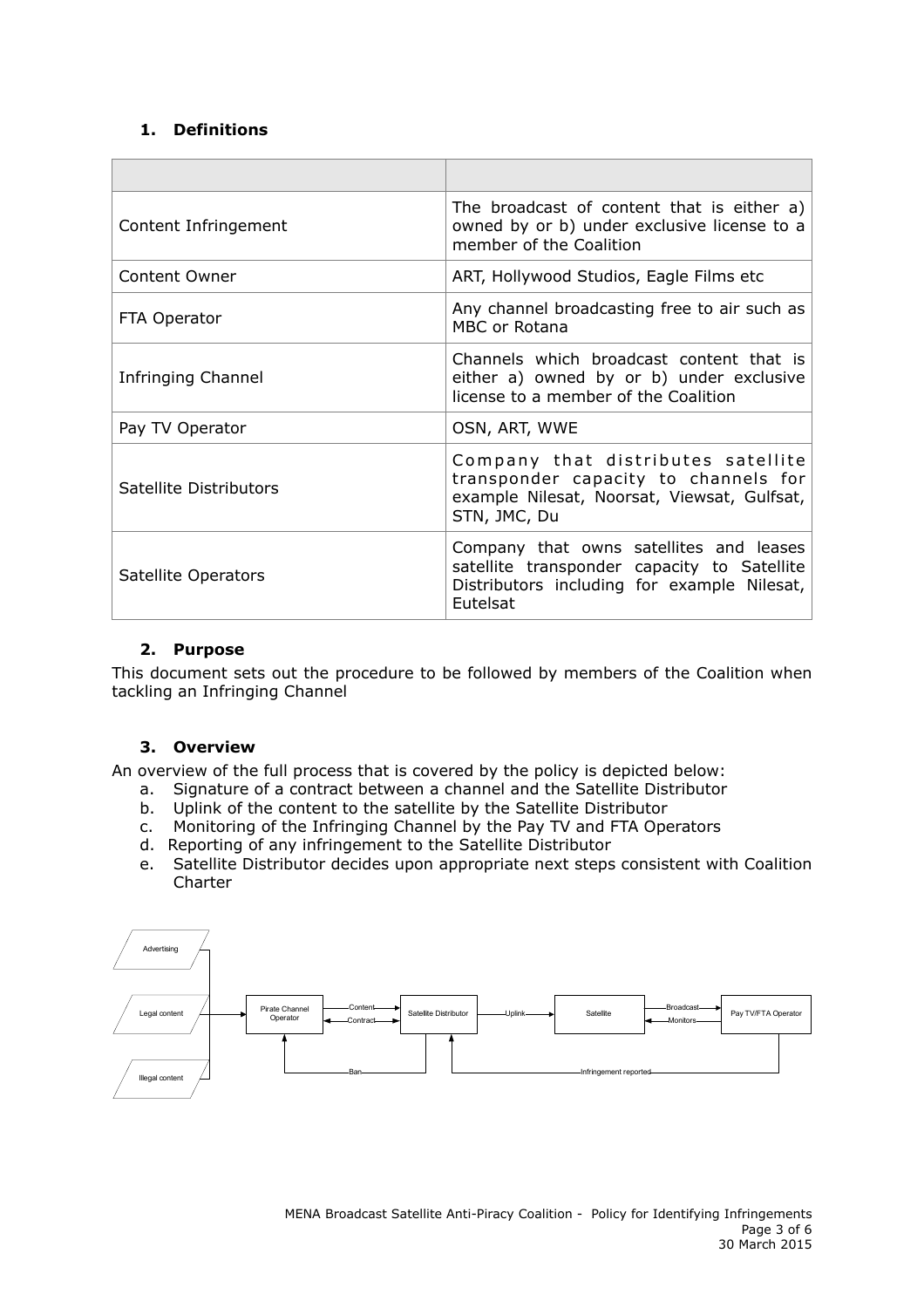#### **4. Contract between a Channel and Satellite Distributor for the uplink of a new channel**

When agreeing to broadcast a new channel the Satellite Distributor should obtain the following details:

- a. Passport copies of the CEO, CFO and CTO
- b. Email addresses and phone numbers of the CEO, CFO and CTO
- c. Copy of the trade license
- d. Address of the company

#### **5. Monitoring of the Infringing Channel's content by the Pay TV/FTA Operators**

Theatre release Pay TV/FTA Operators have established systems to monitor channels which they suspect of airing Content Infringements. Content Infringements can occur in any of the following windows (as also depicted below):

- a. Theatre release
- b. Premium VOD
- c. Pay-Per-View
- d. Pay TV
- e. FTA Exclusive

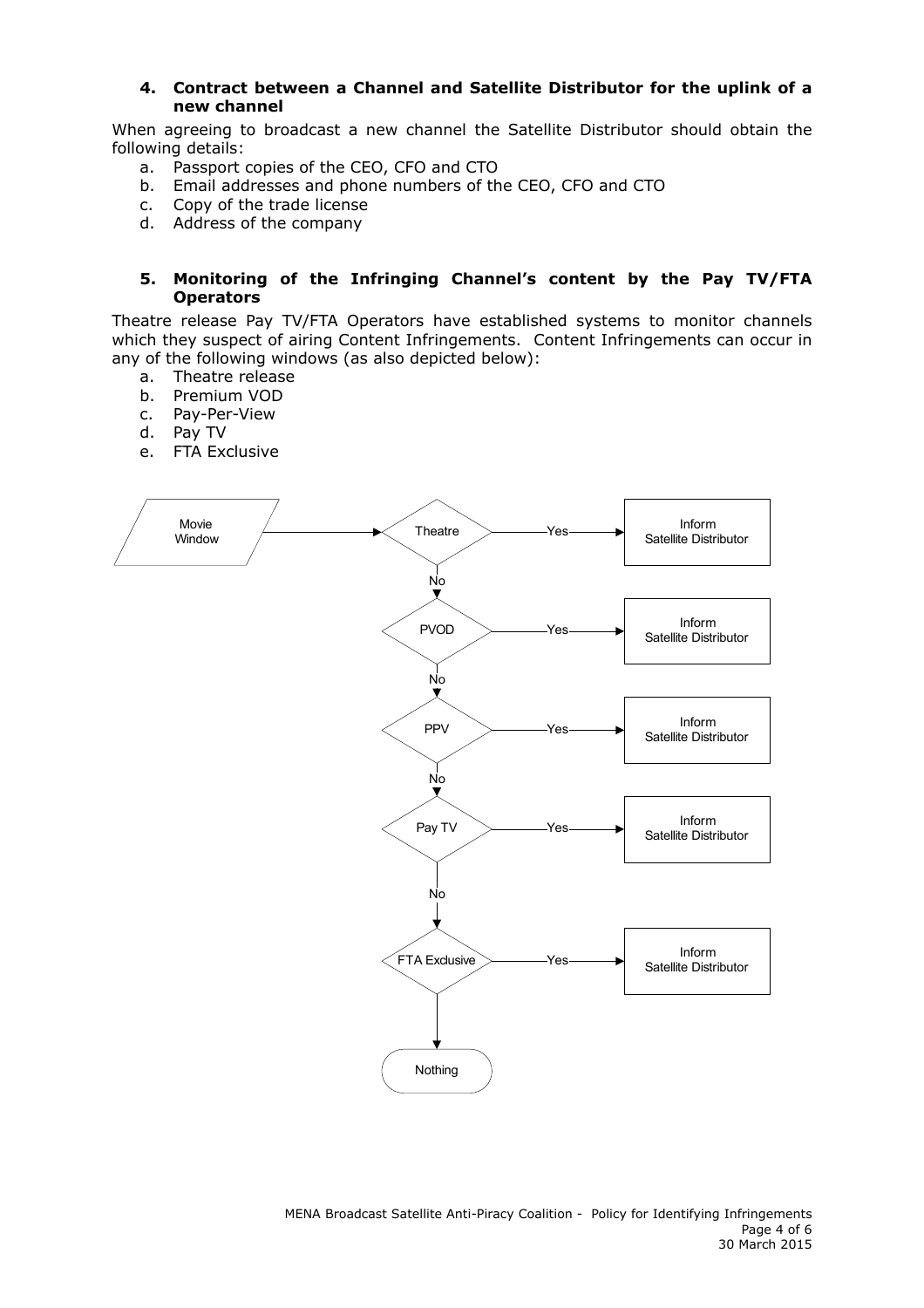### **6. Reporting of a Content Infringement by Pay TV /FTA Operators**

- a. Upon identification, the Pay TV/FTA Operator will report such Content Infringement to the Satellite Distributor on which the channel is carried by way of an Infringement Notice to an agreed contact address
- b. Upon receipt of the first infringement notice, the Satellite Distributor will forward the notice to the Infringing Channel with a warning letter asking the Infringing Channel to rectify this breach and not to repeat such breach. The Satellite Distributor will keep the FTA/Pay TV Operator, which is claiming the infringement, updated on any response.
- c. If after 3 such Infringement Notices either i) The Content Infringement has not been removed or ii) The Infringing Channel has not ceased broadcasting the Pay TV/FTA Operator will issue 3 further Infringement Notices along with evidence of the rights ownership from the respective Content Owner
	- d. If after such evidence is provided the Content Infringement continues then
		- i. The Satellite Distributor will provide ownership, contact and location details of the Infringing Channel to Content Owner and Pay TV/FTA Operator.
		- ii. The Coalition members will discuss to ascertain next steps. Next steps may include legal action by the Content Owner, taking the channel off air temporarily or permanently, or any other step consistent with the Coalition Charter.
	- e. Full details of all infringements should be kept by the relevant parties and the Coalition should be updated on a periodic basis regarding infringements and actions.

This process is depicted below: